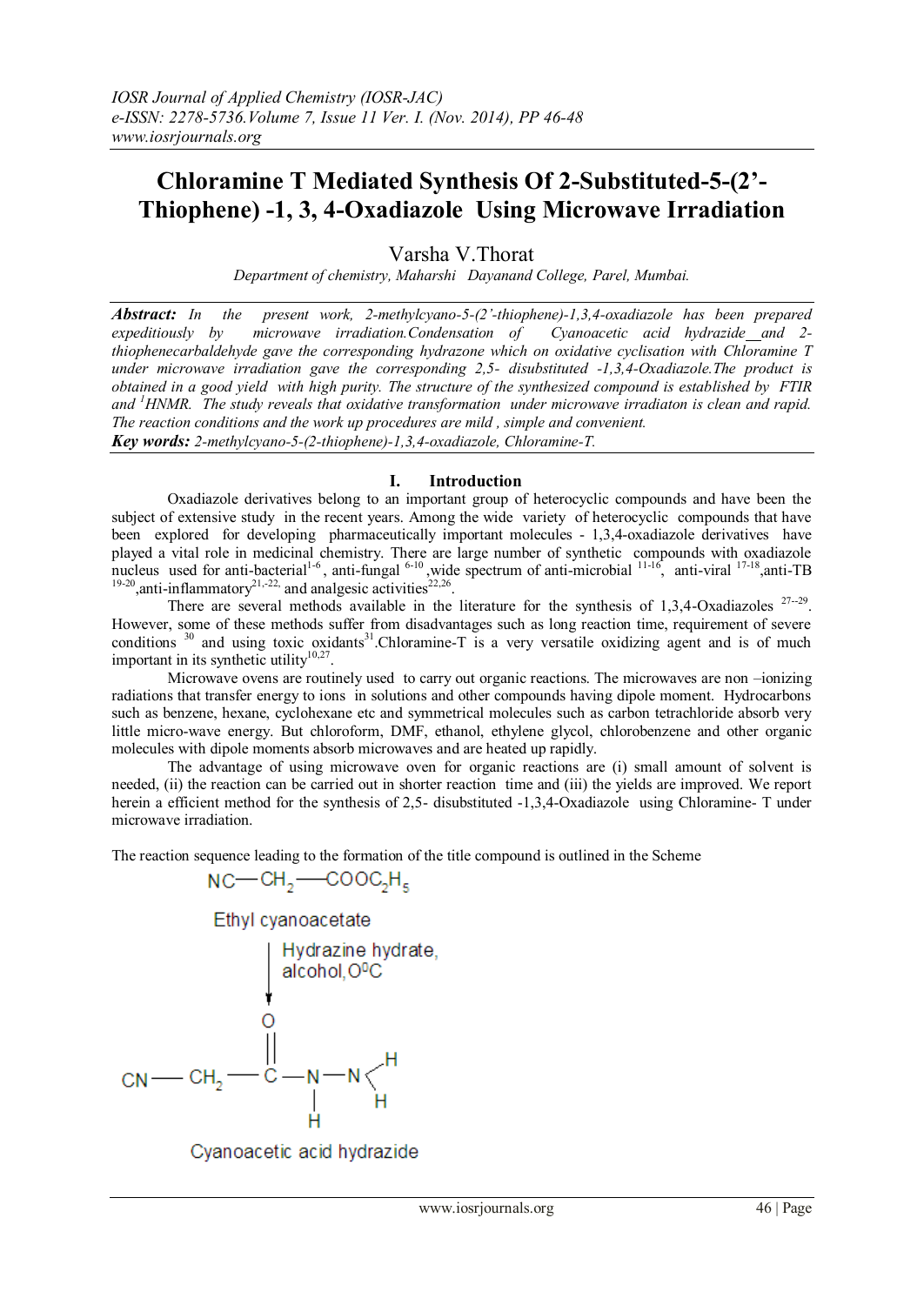

2-methylcyano-5-(2'-thiophene)-1,3,4-oxadiazole

## **II. Experimental**

The uncorrected M.P. of the synthesized compounds were recorded in an open capillary tubes**.** FTIR spectra were recorded on BRUKER (model 3000), 1H NMR spectra were recorded on Varian, Mercury plus, 300MHz NMR spectrometer .For recording NMR spectra DMSO was used as a solvent and TMS was used as an internal standard.

**1.1 General procedure for synthesis of 2-methylcyano-5-(2**'**-thiophene)-1,3,4-oxadiazole** To the ethyl cyanoacetate in alcohol, hydrazine hydrate was added dropwise in molar ratio 1:1 with stirring at  $O^{0}C$  to give the corresponding hydrazide. The hydrazide on condensation with 2-thiophenecarbaldehyde yielded the corresponding hydrazone which on oxidative cyclisation with ChloramineT under microwave irradiation yielded the corresponding 2,5- disubstituted -1,3,4-Oxadiazole .

**1.1.1. Synthesis of cyanoacetic acid hydrazide<sup>32</sup>(1):-To the ethyl cyanoacetate in alcohol, hydrazine hydrate** in molar ratio of 1:1 was added dropwise with constant stirring in ice bath. The white product obtained was recrystallised in ethanol and the product was confirmed by M.P.

**1.1.2. Synthesis of hyrazone from Cyanoacetic acid hydrazide (2):-** Cyanoacetic acid hydrazide and 2 thiophenecarbaldehyde in molar ratio of 1:1 were refluxed in alcohol with stirring for 2 hours, when solid product separates. The product obtained was filtered and washed several times with alcohol to yield the corresponding hydrazone. Yield, spectral data is listed in Table(1).

**Table (1)** Physical and spectral data for the compounds 2

| COMPOUND | %YIELD | $I.R.$ cm <sup>-1</sup> |        |         |
|----------|--------|-------------------------|--------|---------|
|          |        | $-$ N                   | C=N    | C=O     |
| ∼<br>∠   | 90     | າາາາ<br>----            | 599.91 | 1660.62 |

**1.1.3. Synthesis of 2-methylcyano-5-(2'-thiophene)-1,3,4-oxadiazole (3):-**To the mixture of hydrazone and Chloramine- T in molar ratio of 1:1 ,2 drops of DMSO was added ,the clear liquid obtained was heated under